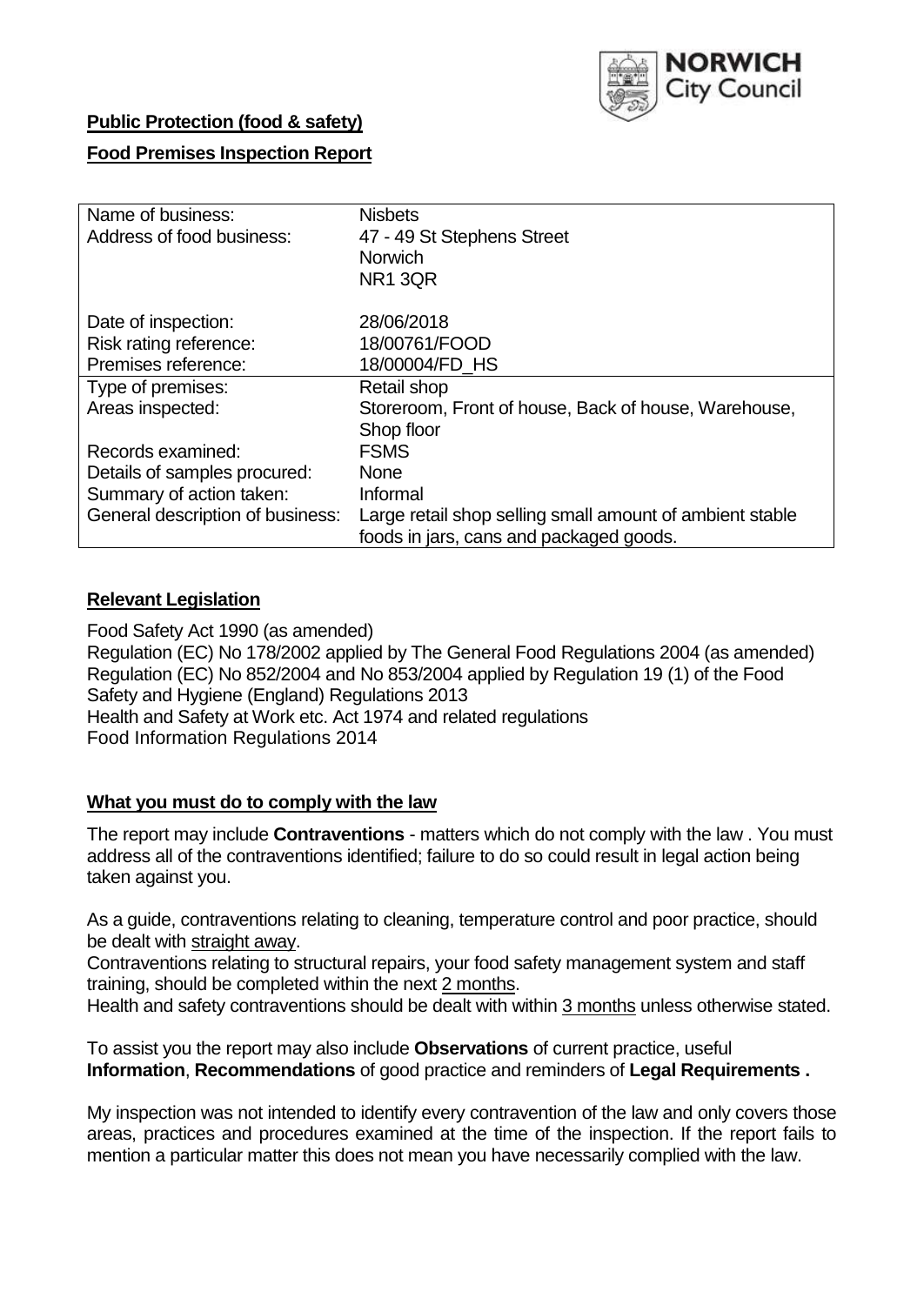# **FOOD SAFETY**

## **How we calculate your Food Hygiene Rating:**

The food safety section has been divided into the three areas which you are scored against for the hygiene rating: 1. food hygiene and safety procedures, 2. structural requirements and 3. confidence in management/control procedures. Each section begins with a summary of what was observed and the score you have been given. Details of how these scores combine to produce your overall food hygiene rating are shown in the table.

| <b>Compliance Area</b>                     |          |    |           | <b>You Score</b> |           |    |           |    |                |  |  |
|--------------------------------------------|----------|----|-----------|------------------|-----------|----|-----------|----|----------------|--|--|
| Food Hygiene and Safety                    |          |    | 0         | $\overline{5}$   | 10        | 15 | 20        | 25 |                |  |  |
| <b>Structure and Cleaning</b>              |          |    | 0         | 5                | 10        | 15 | 20        | 25 |                |  |  |
| Confidence in management & control systems |          |    | $\bf{0}$  | 5                | 10        | 15 | 20        | 30 |                |  |  |
|                                            |          |    |           |                  |           |    |           |    |                |  |  |
| <b>Your Total score</b>                    | $0 - 15$ | 20 | $25 - 30$ |                  | $35 - 40$ |    | $45 - 50$ |    | > 50           |  |  |
| Your Worst score                           | 5        | 10 | 10        |                  | 15        |    | 20        |    | $\blacksquare$ |  |  |
|                                            |          |    |           |                  |           |    |           |    |                |  |  |
| <b>Your Rating is</b>                      | 5        | 4. | 3         |                  | 2         |    |           |    | $\overline{0}$ |  |  |

Your Food Hygiene Rating is 5 - a very good standard

000005

## **1. Food Hygiene and Safety**

Food Hygiene standards are excellent. You demonstrated full compliance with legal requirements. You have safe food handling practices and procedures and all the necessary control measures to prevent cross-contamination are in place. **(Score 0)**

## Contamination risks

**Observation** Contamination risks were controlled.

#### Personal Hygiene

**Observation** I was pleased to see that standards of personal hygiene were high.

## **2. Structure and Cleaning**

The structure facilities and standard of cleaning and maintenance are all excellent and you demonstrated full compliance with the law. There is evidence of effective pest control and procedures are in place to rectify any problems as they arise. There is good provision for waste disposal. **(Score 0)**